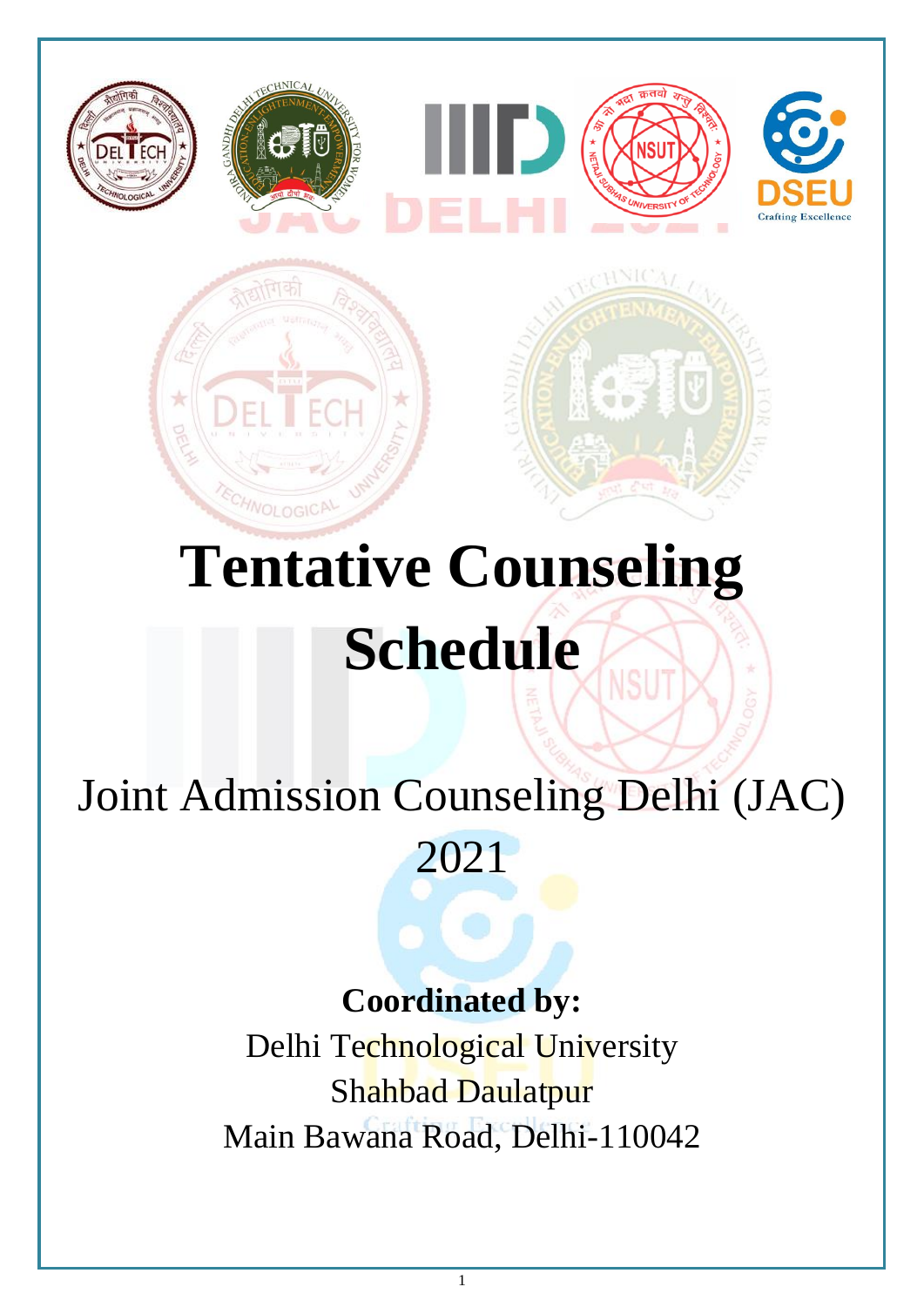#### **Tentative counseling Schedule\* for B. Tech. and Dual Degree Program B.Tech.(MAE) +MBA**

| 1. Commencement of Online Registration and choice filling.                                       | September 24, 2021 (Friday)<br>from 10:00 AM         |
|--------------------------------------------------------------------------------------------------|------------------------------------------------------|
| Closing Date and Time for Online Registration (Registration<br>Form filling and Choice filling.) | $\vert$ October 24, 2021 (Sunday)<br>till 11:59 P.M. |

#### **IMPORTANT NOTE:**

**All registered candidates claiming reservation under Defence (CW) sub-category and/or have made claim for Bonus Points for IIIT Delhi, or reservation against KM seats are required to upload their relevant documents through JAC Delhi portal during registration process itself (during time of filling online registration form). The admission committee will verify uploaded documents on the dates mentioned below and intimation regarding outcome of verification will be made available to candidates latest by 5:00 PM on the last date of verification. Candidates may be asked to submit additional documents against their claim for bonus marks/CW priorities.**

| <b>ONLINE VERIFICATION OF DOCUMENTS</b>                                                                                                   |                                 |                                                                                |
|-------------------------------------------------------------------------------------------------------------------------------------------|---------------------------------|--------------------------------------------------------------------------------|
| CW (Defence) sub-category Priority I to V & VII only, KM<br>(Kashmiri Migrants)<br>ά<br><b>Bonus Points with reference only to IIIT-D</b> | 10:00 A.M.<br>TO.<br>05:00 P.M. | <b>October 25, 2021</b><br>(Monday) to<br><b>October 26, 2021</b><br>(Tuesday) |
|                                                                                                                                           |                                 |                                                                                |

**Note: If candidate is not satisfied with outcome of the document verification, he/she can interact with JAC Delhi team on the mentioned Helpline Numbers or Email id. For IIITD Bonus point related documents, candidates may write to IIIT Delhi helpline numbers or can visit IIIT Delhi, Okhla Industrial Estate, Phase IIIT Delhi-110020, personally on October 27, 2021 (Wednesday) before 5:00 PM.**

#### **Highlights of the Counselling Process and Tentative Counseling Schedule for admission to B. Tech. and Dual Degree (B. Tech. + MBA)**

- i) In each round, seat allotment result will be declared on specified date and time.
- ii) Those who have been allotted a fresh seat in a round will be asked to pay the admission fee of Rs. 1,12,000/- using a fee payment link available in their login.
- iii) Admission committee will verify the documents and check status of admission fee payment as per schedule mentioned for each round. If all the uploaded documents are as per requirement and the admission fee has been paid by the candidate, his/her admission will be confirmed by admission committee and the admission status will be made available to the candidate through the candidate's Login. Such candidates can download the provisional admission letter from JAC Delhi website. The admitted candidates can freeze their allotted seat if they do not want any upgradation of branch/institute as per their filled choices. Freezing of seat can be done only after admission is confirmed by the admission committee prior to a date and time specified in the counselling schedule for each round.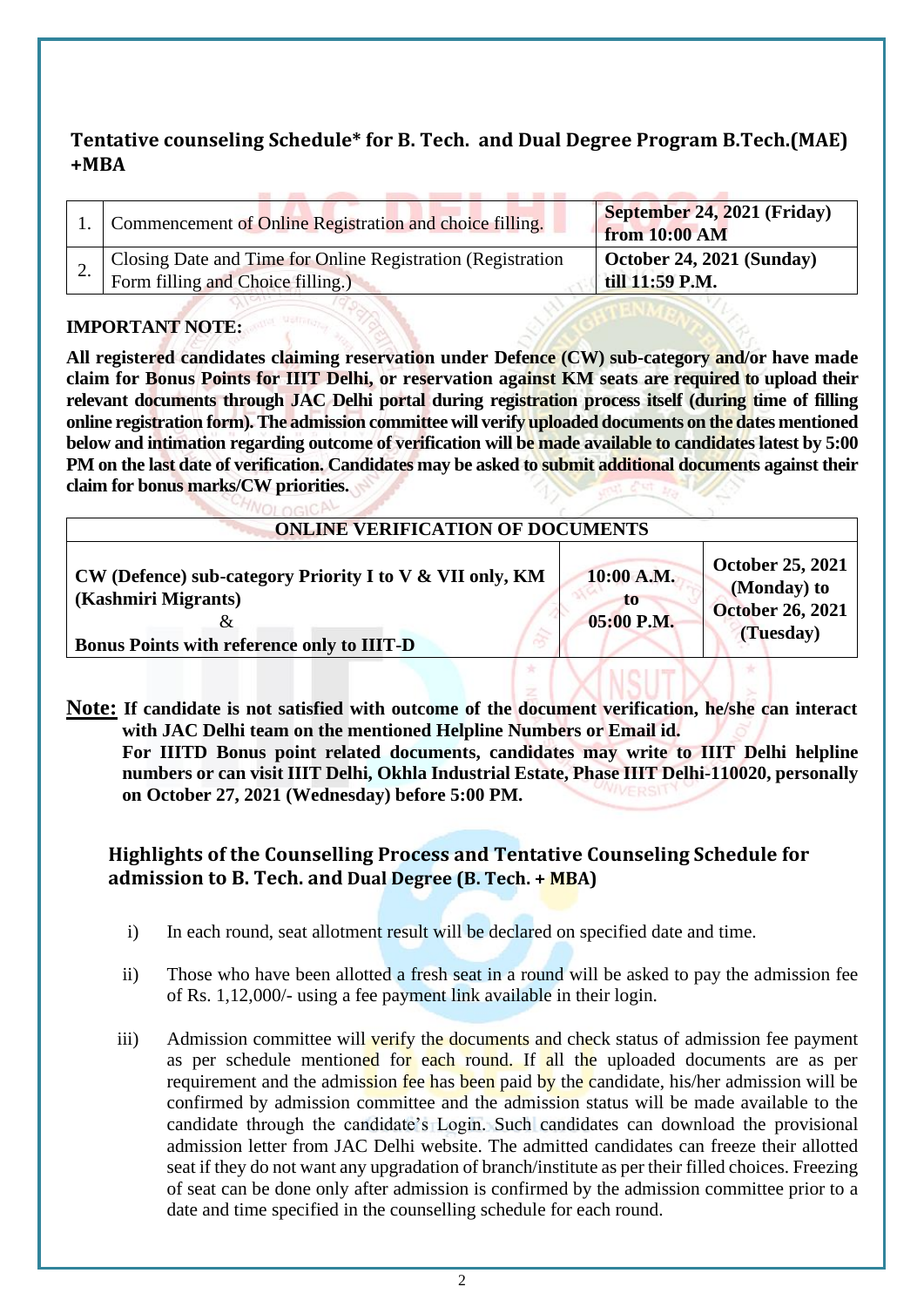- iv) In case of any deficiency/deficiencies found in the uploaded documents, or the academic fee is not paid, admission of the candidate will be cancelled after completion of the round in which the seat has been allotted. Information about deficiencies will be made available to the candidate on or before specific date and time during each round of counseling. If candidate can clear the deficiencies before end of a round, his/her admission will be confirmed. To clear the deficiencies, candidate can upload new documents/additional documents, as asked by admission committee or he/she can visit the institute where seat is allotted before completion of the round.
- v) For candidates whose admissions are not confirmed due to some deficiencies, seat allotted to the candidate will be cancelled. Such candidates may be considered for next round of counselling with changed credentials (e.g. if OBC certificate is not valid, category may be changed from OBC to GENERAL).
- vi) In case the admission of a candidate who has paid the academic fee of Rs. 1,12,000/- is not confirmed because of some deficiencies/inconsistencies in their documents, the academic fee paid by them will be **refunded within 10 days after last date of withdrawal** (refer counseling schedule).

**During online counseling rounds, there will be no physical reporting of the candidates.**

# **Phase I of Counseling**

| <b>FIRST ROUND</b>                                                                        |                                                      |  |
|-------------------------------------------------------------------------------------------|------------------------------------------------------|--|
| Declaration of seat allotment result                                                      | Oct. 28, 2021 (Thursday)<br>(After 05:00 P.M.)       |  |
| Online reporting, academic fee payment, branch freezing and admission withdrawal schedule |                                                      |  |
| Payment of academic fee of Rs. 1,12,000 through                                           | Oct. 29 (Friday) to Nov. 2 (Tuesday) 2021 (upto      |  |
| <b>JAC</b> Delhi portal                                                                   | $5:00$ PM only)                                      |  |
| Confirmation of admission / intimation of                                                 | Nov. 3, 2021 (Wednesday) (before 2:00PM)             |  |
| deficiencies to the candidates                                                            |                                                      |  |
| Chance to clear the deficiencies by uploading new                                         | Nov. 3, 2021 upto 5:00 PM                            |  |
| documents/visiting allotted institute personally                                          |                                                      |  |
| Online seat freezing                                                                      | Immediately after confirmation of admission.         |  |
| (Candidates can freeze their allotted seat if they do not want                            | Last date and time: Nov. 3, 2021 (upto 11:59)<br>PM) |  |
| any upgradation of seat/institute as per their filled choices)                            |                                                      |  |
| Withdrawal of admission                                                                   |                                                      |  |
|                                                                                           |                                                      |  |

## **SECOND ROUND**

#### **New Registrations/ Change in Preference of Choices 05/11/2021 (Friday) (10:00AM to 11:59 P.M.)**

#### **Defence, KM Priority & Bonus Points Verification for newly registered candidates Nov. 8, 2021 (Monday) 10:00 AM – 2:00 PM**

(For Newly registered candidates, their documents uploaded during registration will be verified for Defence Priority & Bonus Point. Status of this verification will be made available to the candidates before 5:00PM on Nov. 8, 2021)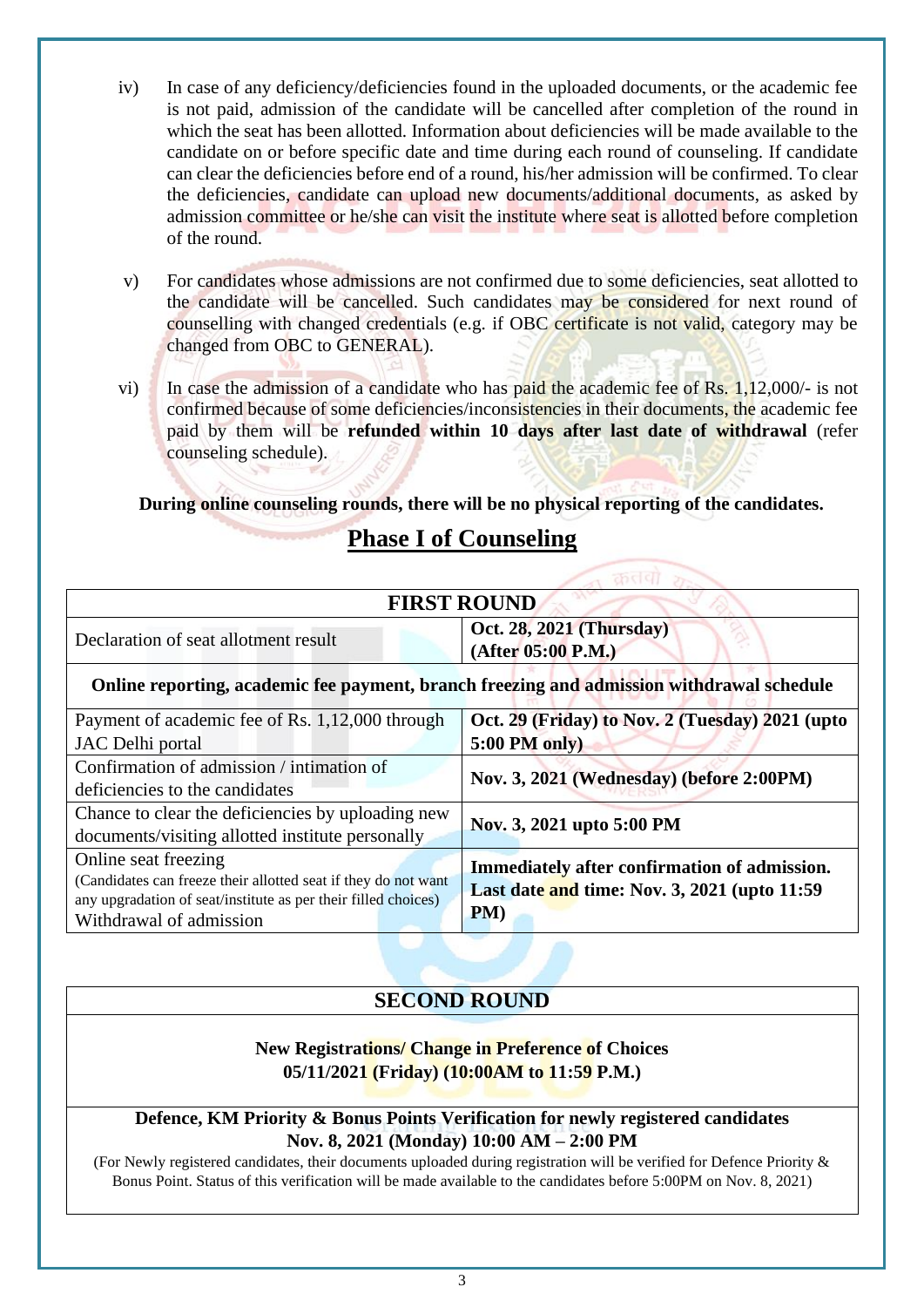| Declaration of seat allotment result | Nov. 9, 2021 (Tuesday) (After 05:00 P.M.) |
|--------------------------------------|-------------------------------------------|
|--------------------------------------|-------------------------------------------|

#### **Online reporting and academic fee payment, branch freezing and admission withdrawal schedule**

| Payment of academic fee of Rs. 1,12,000 through                | Nov. 10 (Wednesday) to Nov. 15 (Monday),     |
|----------------------------------------------------------------|----------------------------------------------|
| JAC Delhi portal                                               | <b>2021 (upto 5:00 PM only)</b>              |
| Confirmation of admission / intimation of                      | Nov. 16, 2021 (Tuesday) (before 2:00 PM)     |
| deficiencies to the candidates                                 |                                              |
| Chance to clear the deficiencies by uploading new              | Nov. 16, 2021 (Tuesday) upto 5:00 PM         |
| documents/visiting allotted institute personally               |                                              |
| Online seat freezing                                           | Immediately after confirmation of admission. |
| (Candidates can freeze their allotted seat if they do not want | Last date and time: Nov. 16, 2021 (Tuesday)  |
| any upgradation of seat/institute as per their filled choices) | $(\text{upto } 11:59 \text{ PM})$            |
| Withdrawal of admission                                        | Nov. 10 (Wednesday) to Nov. 16 (Tuesday),    |
|                                                                | 2021 (upto 11:59 PM only)                    |

# **THIRD ROUND**

#### **New Registrations/ Change in Preference of Choices Nov. 17, 2021 (Wednesday) (10:00 AM to 11:59 PM)**

#### **Defence, KM priority & Bonus Points Verification for newly registered candidates Nov. 18, 2021 (Thursday) 10:00 AM – 12:00 NOON**

(For Newly registered candidates, their documents uploaded during registration will be verified for Defence Priority & Bonus Point. Status of this verification will be made available to the candidates before 5:00PM on Nov. 18, 2021)

| Declaration of seat allotment result                                                         | Nov. 22, 2021 (Monday) (After 05:00 P.M.)           |  |
|----------------------------------------------------------------------------------------------|-----------------------------------------------------|--|
| Online reporting and academic fee payment, branch freezing and admission withdrawal schedule |                                                     |  |
| Payment of academic fee of Rs. 1,12,000 through                                              | Nov. 23 (Tuesday) to Nov 26, 2020 (Thursday)        |  |
| JAC Delhi portal                                                                             | $(\text{upto } 5:00 \text{ PM only})$               |  |
| Confirmation of admission / intimation of                                                    | Nov. 27, 2021 (Saturday) (upto 2:00 PM only)        |  |
| deficiencies to the candidates                                                               |                                                     |  |
| Chance to clear the deficiencies by uploading new                                            | Nov. 27, 2021 (Saturday) upto 5:00 PM               |  |
| documents/visiting allotted institute personally                                             |                                                     |  |
| Online seat freezing                                                                         | <b>Immediately after confirmation of admission.</b> |  |
| (Candidates can freeze their allotted seat if they do not want                               | Last date and time: Nov. 27, 2021 (Saturday)        |  |
| any upgradation of seat/institute as per their filled choices)                               | $(\text{upto }11:59 \text{ PM})$                    |  |
|                                                                                              | Nov. 23 (Tuesday) to Nov. 27 (Saturday), 2021       |  |
| Withdrawal of admission                                                                      | $(\text{upto } 11:59 \text{ PM only})$              |  |

## **FOURTH ROUND**

**New Registrations/ Change in Preference of Choices Nov. 29, 2021 (Monday) (10:00AM to 11:59 P.M.)**

**Defence, KM priority & Bonus Points Verification for newly registered candidates Nov. 30, 2020 (Tuesday) 10:00 AM – 12:00 NOON**

(For Newly registered candidates, their documents uploaded during registration will be verified for Defence Priority & Bonus Point. Status of this verification will be made available to the candidates before 2:00PM on Nov. 30, 2021)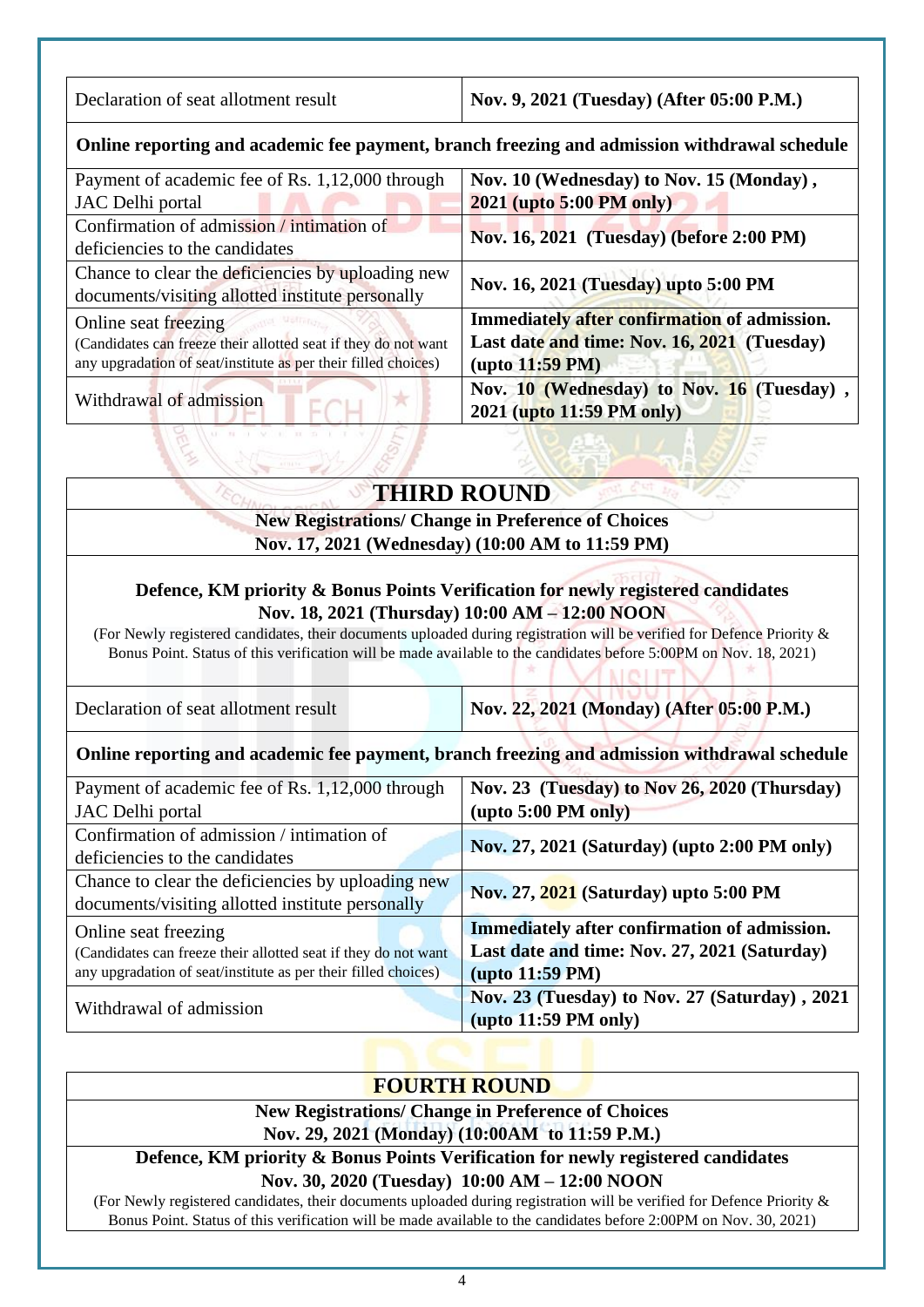| Declaration of seat allotment result                                                                                                                     | Dec. 1, 2021 (Wednesday) (After 05:00 P.M.)                                                                    |  |
|----------------------------------------------------------------------------------------------------------------------------------------------------------|----------------------------------------------------------------------------------------------------------------|--|
| Online reporting and academic fee payment, branch freezing and admission withdrawal schedule                                                             |                                                                                                                |  |
| Payment of academic fee of Rs. 1,12,000 through<br>Dec. 2, 2021 (Thursday) (upto 5:00 PM only)<br>JAC Delhi portal                                       |                                                                                                                |  |
| Confirmation of admission / intimation of<br>deficiencies to the candidates                                                                              | Dec. 3, 2021 (Friday) (before 2:00 PM)                                                                         |  |
| Chance to clear the deficiencies by uploading new<br>documents/visiting allotted institute personally                                                    | Dec. 3, 2021 (Friday) upto 5:00 PM                                                                             |  |
| Online seat freezing<br>(Candidates can freeze their allotted seat if they do not want<br>any upgradation of seat/institute as per their filled choices) | Immediately after confirmation of admission.<br>Last date and time: Dec. 3, 2021 (Friday) (upto<br>$11:59$ PM) |  |
| Withdrawal of admission                                                                                                                                  | Dec. 2, 2021 (Thursday) to Dec. 4,<br>2021<br>(Saturday) (upto 11:59 PM only)                                  |  |

## **LAST DATE OF WITHDRAWAL: SATURDAY Dec. 4, 2021 (up to 11:59 P.M.)**

**(Candidate will get refund as per section 6.3 in the Information Brochure) All fee refunds of candidates who have withdrawn their seat before last date of withdrawal (Dec. 4, 2021) will be made by JAC Delhi 2021.** 

# **Phase II of Counseling**

All registered candidates who do not hold any seat in any of the participating institute can participate in Phase II of counseling. Candidates, who have not registered for JAC Delhi so far, can also participate in Phase II of counseling after Fresh registration. All candidates who want to participate in Phase II of counseling need to first register (if not already registered) and then pay Phase II participation fee of Rs. 10000/- (**except all those candidates who are already admitted till Round 4**) as per schedule given below. All the admitted candidates till Round 4 will automatically be allowed to participate in Phase II of counseling, and these candidates can edit/modify their filled choices, if they have not exercised the **FREEZE option till round 4.**

| <b>Phase II of Counseling- Fresh Registration and Phase II participation fee payment</b>                               |                                                                                                                  |  |
|------------------------------------------------------------------------------------------------------------------------|------------------------------------------------------------------------------------------------------------------|--|
| Display of available vacant seats for Phase II of Dec. 6, 2021 (Monday) 12:00 NOON.                                    |                                                                                                                  |  |
| counseling                                                                                                             |                                                                                                                  |  |
| <b>New Registrations/ Change in Preference of</b>                                                                      | Dec. 6, 2021 (Monday) (02:00 PM) to Dec. 8,                                                                      |  |
| <b>Choices/</b> payment of Phase II participation fee                                                                  | 2021 (Wednesday) (11:59 P.M.)                                                                                    |  |
| of Rs. 10000/-                                                                                                         |                                                                                                                  |  |
| (This fee will be adjusted in academic fee if                                                                          |                                                                                                                  |  |
| admission is confirmed. If no seat is allotted to a                                                                    |                                                                                                                  |  |
| candidate in Phase II counselling, participation fee                                                                   |                                                                                                                  |  |
| of Rs. 10000/- will be refunded)                                                                                       |                                                                                                                  |  |
|                                                                                                                        |                                                                                                                  |  |
| $\boldsymbol{\alpha}$<br>KM<br><b>Bonus</b> Points<br>Priority<br>Defence,                                             | Dec. 9, 2021 (Thursday) $10:00$ AM $- 12:00$                                                                     |  |
| Verification for newly registered candidates.                                                                          | <b>NOON</b>                                                                                                      |  |
|                                                                                                                        |                                                                                                                  |  |
| (For Newly registered candidates, their documents uploaded during registration will be verified for Defence Priority & |                                                                                                                  |  |
|                                                                                                                        | Bonus Point. Status of this verification will be made available to the candidates before 2:00PM on Dec. 9, 2021) |  |